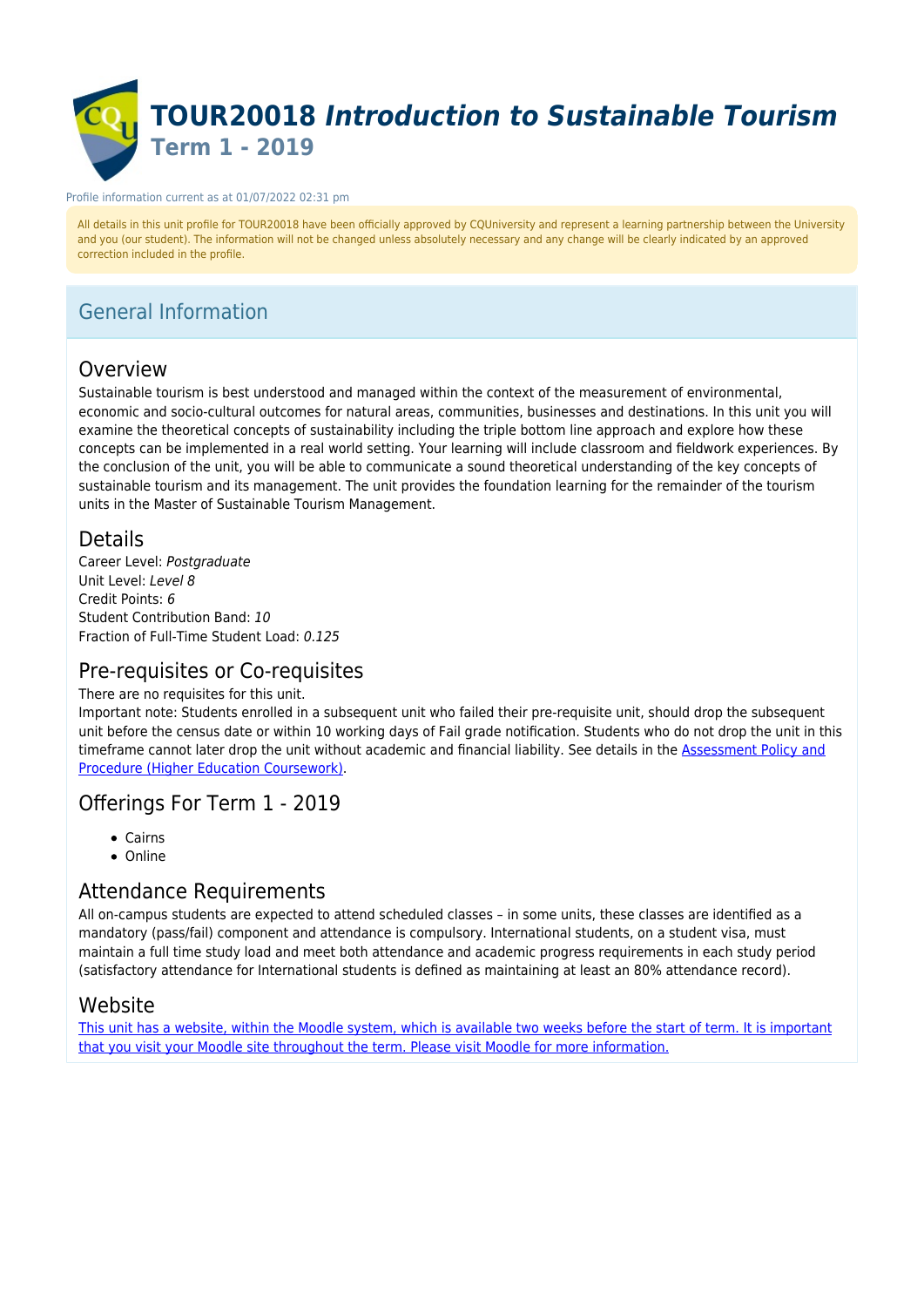# Class and Assessment Overview

## Recommended Student Time Commitment

Each 6-credit Postgraduate unit at CQUniversity requires an overall time commitment of an average of 12.5 hours of study per week, making a total of 150 hours for the unit.

# Class Timetable

**[Regional Campuses](https://handbook.cqu.edu.au/facet/timetables)** Bundaberg, Cairns, Emerald, Gladstone, Mackay, Rockhampton, Townsville

**[Metropolitan Campuses](https://handbook.cqu.edu.au/facet/timetables)** Adelaide, Brisbane, Melbourne, Perth, Sydney

## Assessment Overview

1. **Written Assessment** Weighting: 40% 2. **Practical and Written Assessment** Weighting: 40% 3. **Presentation** Weighting: 20%

## Assessment Grading

This is a graded unit: your overall grade will be calculated from the marks or grades for each assessment task, based on the relative weightings shown in the table above. You must obtain an overall mark for the unit of at least 50%, or an overall grade of 'pass' in order to pass the unit. If any 'pass/fail' tasks are shown in the table above they must also be completed successfully ('pass' grade). You must also meet any minimum mark requirements specified for a particular assessment task, as detailed in the 'assessment task' section (note that in some instances, the minimum mark for a task may be greater than 50%). Consult the [University's Grades and Results Policy](https://www.cqu.edu.au/policy) for more details of interim results and final grades.

# CQUniversity Policies

### **All University policies are available on the [CQUniversity Policy site.](https://policy.cqu.edu.au/)**

You may wish to view these policies:

- Grades and Results Policy
- Assessment Policy and Procedure (Higher Education Coursework)
- Review of Grade Procedure
- Student Academic Integrity Policy and Procedure
- Monitoring Academic Progress (MAP) Policy and Procedure Domestic Students
- Monitoring Academic Progress (MAP) Policy and Procedure International Students
- Student Refund and Credit Balance Policy and Procedure
- Student Feedback Compliments and Complaints Policy and Procedure
- Information and Communications Technology Acceptable Use Policy and Procedure

This list is not an exhaustive list of all University policies. The full list of University policies are available on the [CQUniversity Policy site.](https://policy.cqu.edu.au/)

# Unit Learning Outcomes

### **On successful completion of this unit, you will be able to:**

- 1. Critically review and analyse the concept of sustainable tourism management
- 2. Demonstrate an understanding of theoretical concepts within a triple bottom line approach in a tourism setting
- 3. Review, analyse and synthesise current issues and challenges in implementing sustainable management practises in a range of tourism settings
- 4. Critically evaluate and communicate the importance of each element of the triple bottom line approach to sustainable tourism management in a range of real world settings.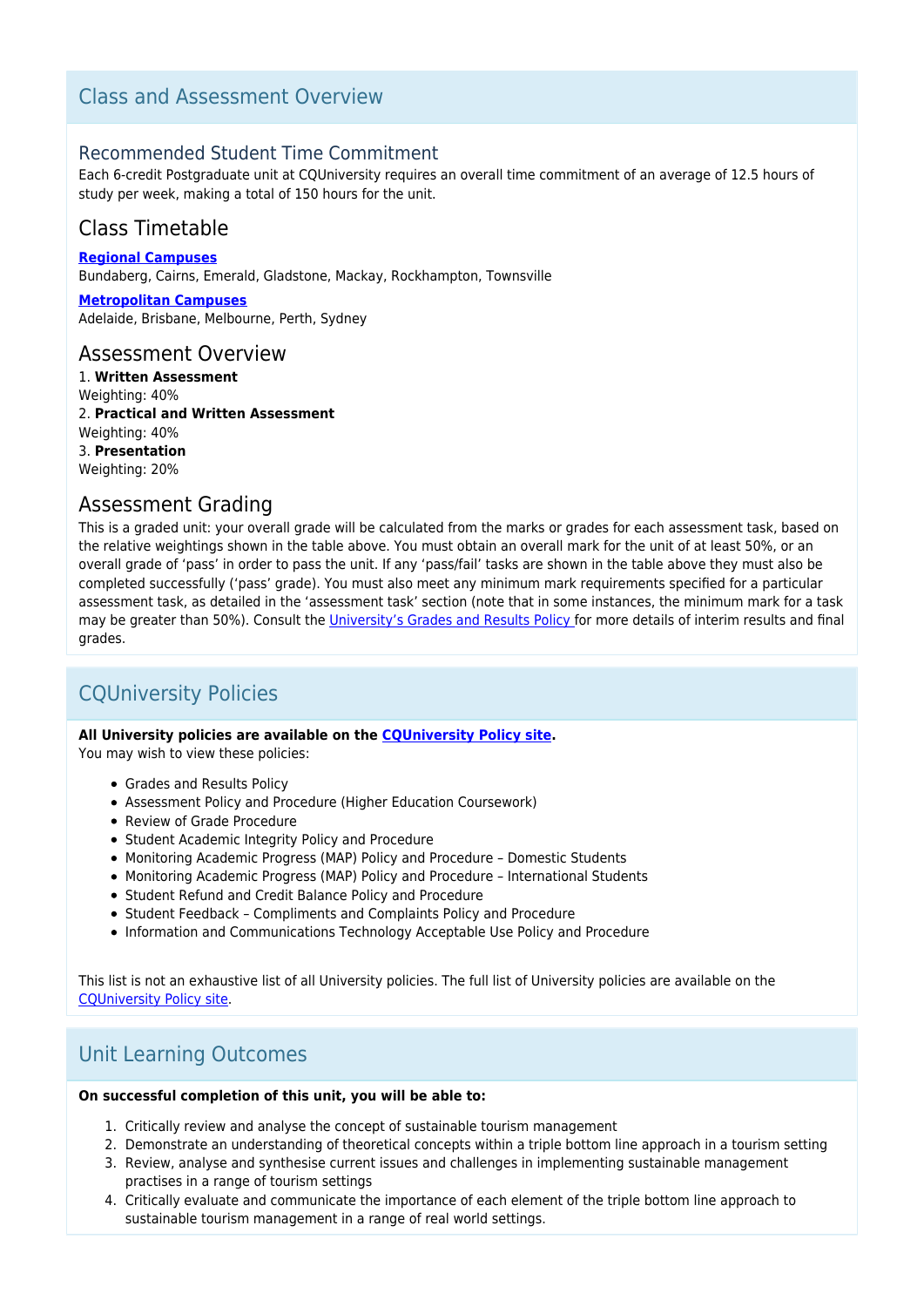# Alignment of Learning Outcomes, Assessment and Graduate Attributes

N/A<br>Level O Introductory o Intermediate o Graduate Level Professional Level Advanced Level

## Alignment of Assessment Tasks to Learning Outcomes

| <b>Assessment Tasks</b>                    | <b>Learning Outcomes</b> |                         |           |   |
|--------------------------------------------|--------------------------|-------------------------|-----------|---|
|                                            | 1                        | $\overline{\mathbf{2}}$ | 3         | 4 |
| 1 - Written Assessment - 40%               | $\bullet$                | $\bullet$               | $\bullet$ |   |
| 2 - Presentation - 20%                     |                          | ٠                       |           |   |
| 3 - Practical and Written Assessment - 40% |                          |                         | $\bullet$ |   |

# Alignment of Graduate Attributes to Learning Outcomes

| <b>Graduate Attributes</b>                   | <b>Learning Outcomes</b> |                |           |         |
|----------------------------------------------|--------------------------|----------------|-----------|---------|
|                                              | $\mathbf{1}$             | $\overline{2}$ | 3         | 4       |
| 1 - Knowledge                                | $\circ$                  | $\circ$        | $\circ$   | $\circ$ |
| 2 - Communication                            | $\circ$                  | $\circ$        | $\bullet$ | $\circ$ |
| 3 - Cognitive, technical and creative skills | $\circ$                  | $\circ$        | $\circ$   | $\circ$ |
| 4 - Research                                 | $\circ$                  | $\circ$        | $\circ$   | $\circ$ |
| 5 - Self-management                          |                          |                | $\circ$   | $\circ$ |
| 6 - Ethical and Professional Responsibility  | $\circ$                  | $\circ$        | $\circ$   | $\circ$ |
| 7 - Leadership                               |                          |                | $\bullet$ | $\circ$ |
|                                              |                          |                |           |         |

**8 - Aboriginal and Torres Strait Islander Cultures**

# Alignment of Assessment Tasks to Graduate Attributes

| <b>Assessment Tasks</b>                    | <b>Graduate Attributes</b> |         |         |                         |           |                                 |         |  |
|--------------------------------------------|----------------------------|---------|---------|-------------------------|-----------|---------------------------------|---------|--|
|                                            |                            |         |         |                         |           | $1 \t2 \t3 \t4 \t5 \t6 \t7 \t8$ |         |  |
| 1 - Written Assessment - 40%               | $\circ$                    | $\circ$ |         | $\circ$ $\circ$ $\circ$ |           | $\circ$ $\circ$                 |         |  |
| 2 - Presentation - 20%                     | $\circ$                    | $\circ$ | $\circ$ | $\circ$                 | $\bullet$ | $\circ$                         | $\circ$ |  |
| 3 - Practical and Written Assessment - 40% | $\circ$                    | $\circ$ | $\circ$ | $\circ$                 | $\circ$   | $\circ$                         | $\circ$ |  |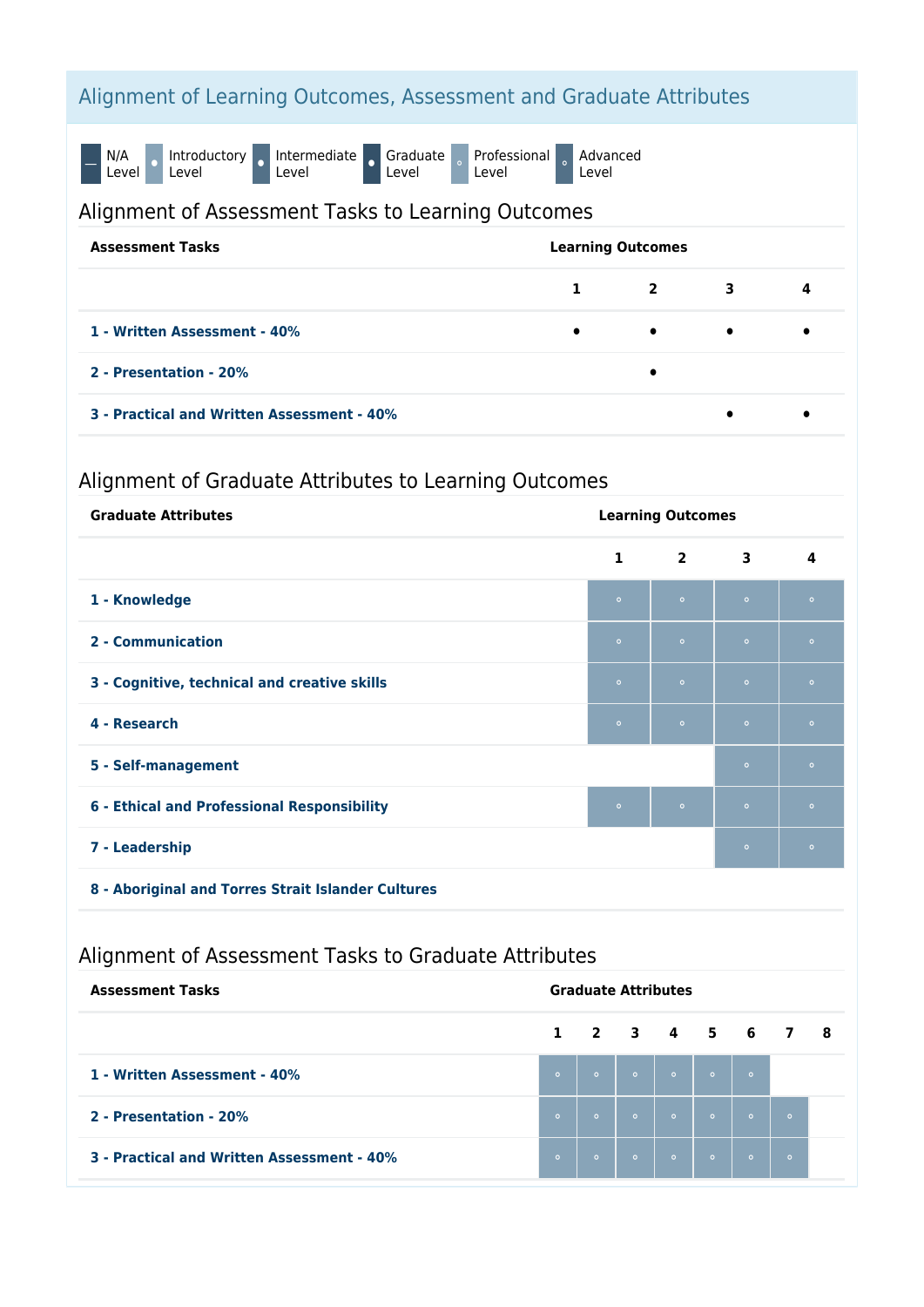# Textbooks and Resources

# **Textbooks**

TOUR20018

### **Prescribed**

### **Tourism Principles and Practice**

Edition: 6th Ed (2013) Authors: John Fletcher; Allan Fyall; David Gilbert; Stepham Wanhill Pearson Harlow , Essex , UK ISBN: 978-0-273-758273 Binding: Paperback

#### **Additional Textbook Information**

eBook copies can be purchased from Pearson's website here: <http://www.pearson.com.au/9781292172392> However, if you prefer a paper copy, they can be purchased from the CQUni Bookshop here: <http://bookshop.cqu.edu.au> (search on the Unit code)

#### **[View textbooks at the CQUniversity Bookshop](https://bookshop.cqu.edu.au/)**

## IT Resources

#### **You will need access to the following IT resources:**

- CQUniversity Student Email
- Internet
- Unit Website (Moodle)

# Referencing Style

All submissions for this unit must use the referencing style: [American Psychological Association 6th Edition \(APA 6th](https://sportal.cqu.edu.au/__data/assets/pdf_file/0026/107684/APA_Referencing_Guide-2019.pdf) [edition\)](https://sportal.cqu.edu.au/__data/assets/pdf_file/0026/107684/APA_Referencing_Guide-2019.pdf)

For further information, see the Assessment Tasks.

# Teaching Contacts

**Bruce Prideaux** Unit Coordinator [b.prideaux@cqu.edu.au](mailto:b.prideaux@cqu.edu.au)

# Schedule

| Week 1 - 11 Mar 2019                     |                                                                                                                 |                                     |
|------------------------------------------|-----------------------------------------------------------------------------------------------------------------|-------------------------------------|
| <b>Module/Topic</b>                      | Chapter                                                                                                         | <b>Events and Submissions/Topic</b> |
| Introduction to the tourism system       | Chapter 1<br>List of additional readings are<br>available in the lecture notes posted<br>on Moodle              |                                     |
| Week 2 - 18 Mar 2019                     |                                                                                                                 |                                     |
| <b>Module/Topic</b>                      | Chapter                                                                                                         | <b>Events and Submissions/Topic</b> |
| Tourism demand and tourist<br>behaviours | Chapter 2<br>Chapter 3<br>List of additional readings are<br>available in the lecture notes posted<br>on Moodle |                                     |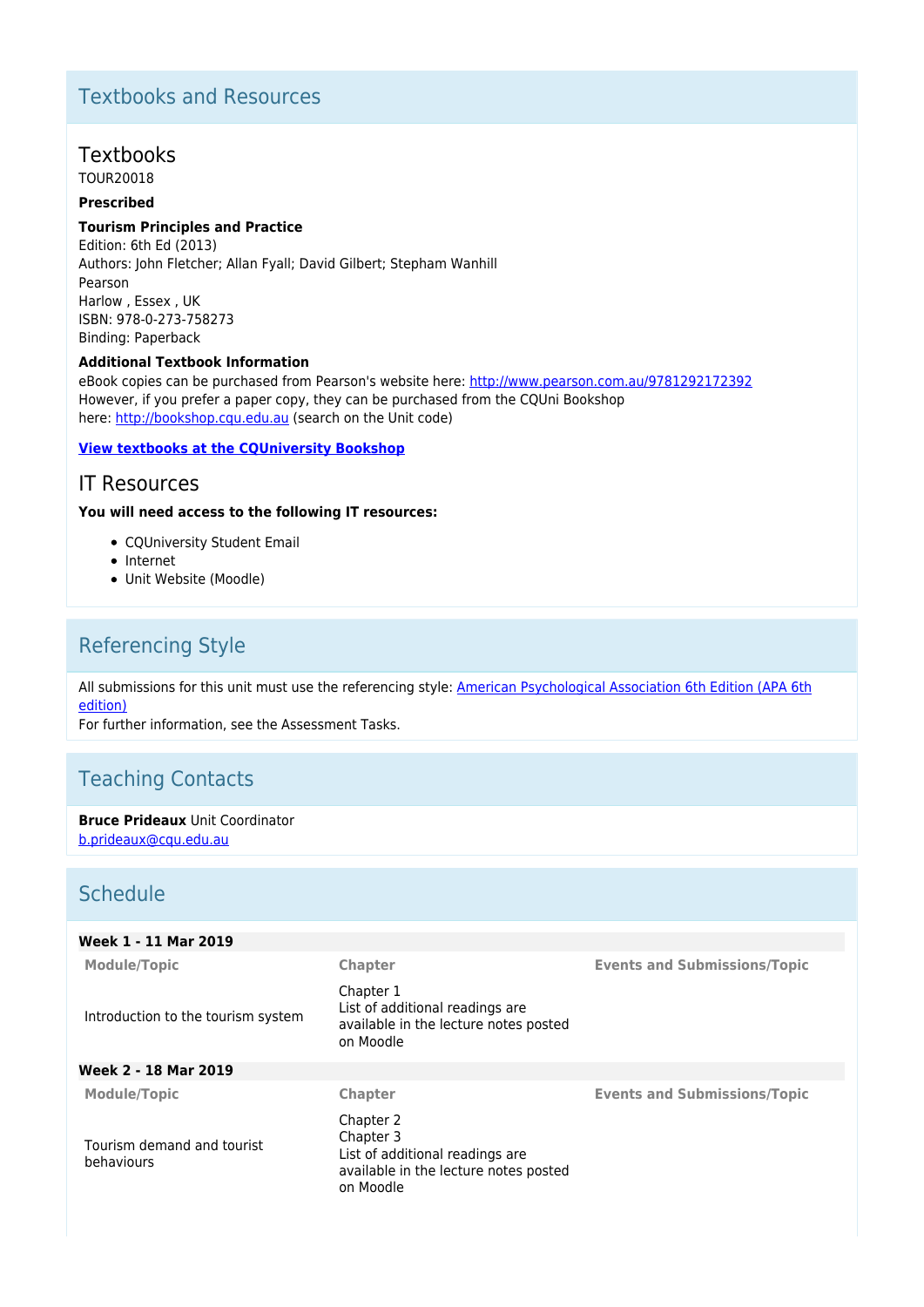| Week 3 - 25 Mar 2019                                                               |                                                                                                                        |                                                                                                              |
|------------------------------------------------------------------------------------|------------------------------------------------------------------------------------------------------------------------|--------------------------------------------------------------------------------------------------------------|
| <b>Module/Topic</b>                                                                | Chapter                                                                                                                | <b>Events and Submissions/Topic</b>                                                                          |
| Sustainability - meaning and<br>development of the concept in a<br>tourism setting | Chapter 10<br>List of additional readings are<br>available in the lecture notes posted<br>on Moodle                    |                                                                                                              |
| Week 4 - 01 Apr 2019                                                               |                                                                                                                        |                                                                                                              |
| <b>Module/Topic</b>                                                                | Chapter                                                                                                                | <b>Events and Submissions/Topic</b>                                                                          |
| The triple bottom line approach -<br>applicability and limitations                 | Chapters 8 and 10<br>List of additional readings are<br>available in the lecture notes posted<br>on Moodle             |                                                                                                              |
| Week 5 - 08 Apr 2019                                                               |                                                                                                                        |                                                                                                              |
| <b>Module/Topic</b>                                                                | Chapter                                                                                                                | <b>Events and Submissions/Topic</b>                                                                          |
| Sustainability - measurement and<br>growth                                         | Chapter 10<br>List of additional readings are<br>available in the lecture notes posted<br>on Moodle                    | Assessment 1 due on 12th April 2019<br>Written Assessment 1 Due: Week 5<br>Monday (8 Apr 2019) 11:45 pm AEST |
| Vacation Week - 15 Apr 2019                                                        |                                                                                                                        |                                                                                                              |
| Module/Topic                                                                       | Chapter                                                                                                                | <b>Events and Submissions/Topic</b>                                                                          |
| Revision - no lectures                                                             |                                                                                                                        |                                                                                                              |
| Week 6 - 22 Apr 2019                                                               |                                                                                                                        |                                                                                                              |
| <b>Module/Topic</b>                                                                | Chapter                                                                                                                | <b>Events and Submissions/Topic</b>                                                                          |
| Field trip discussion - developing field<br>notes                                  | Notes on field work in moodle<br>List of additional readings are<br>available in the lecture notes posted<br>on Moodle |                                                                                                              |
| Week 7 - 29 Apr 2019                                                               |                                                                                                                        |                                                                                                              |
| <b>Module/Topic</b>                                                                | Chapter                                                                                                                | <b>Events and Submissions/Topic</b>                                                                          |
| Field trip                                                                         | List of additional readings are<br>available in the lecture notes posted<br>on Moodle                                  |                                                                                                              |
| Week 8 - 06 May 2019                                                               |                                                                                                                        |                                                                                                              |
| <b>Module/Topic</b>                                                                | Chapter                                                                                                                | <b>Events and Submissions/Topic</b>                                                                          |
| Sustainable management of tourism<br>resources (1)                                 | Chapter 6<br>List of additional readings are<br>available in the lecture notes posted<br>on Moodle                     |                                                                                                              |
| Week 9 - 13 May 2019                                                               |                                                                                                                        |                                                                                                              |
| <b>Module/Topic</b>                                                                | Chapter                                                                                                                | <b>Events and Submissions/Topic</b>                                                                          |
| Sustainable management of tourism<br>resources (2)                                 | Chapter 6<br>List of additional readings are<br>available in the lecture notes posted<br>on Moodle                     |                                                                                                              |
|                                                                                    |                                                                                                                        |                                                                                                              |
| Week 10 - 20 May 2019                                                              |                                                                                                                        |                                                                                                              |
| <b>Module/Topic</b>                                                                | <b>Chapter</b>                                                                                                         | <b>Events and Submissions/Topic</b>                                                                          |
|                                                                                    | Chapter 9                                                                                                              | Assignment 2 due 24th May                                                                                    |
| Tourism theories - helping to solve<br>real world problems                         | List of additional readings are<br>available in the lecture notes posted<br>on Moodle                                  | Field Trip Report Due: Week 10<br>Friday (24 May 2019) 11:45 pm AEST                                         |
| Week 11 - 27 May 2019                                                              |                                                                                                                        |                                                                                                              |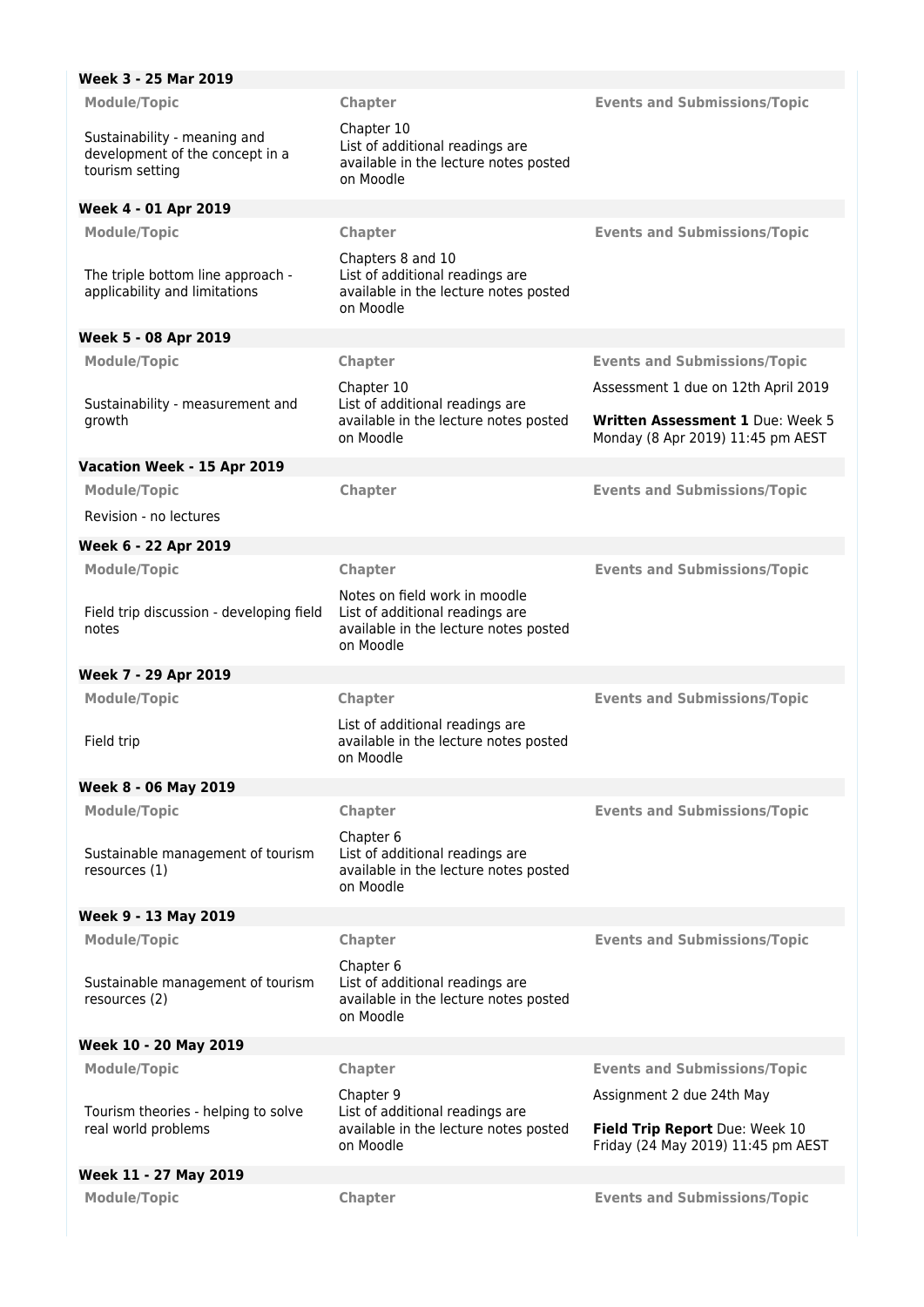| Future issues in achieving<br>sustainability   | List of additional readings are<br>available in the lecture notes posted<br>on Moodle |                                                                        |
|------------------------------------------------|---------------------------------------------------------------------------------------|------------------------------------------------------------------------|
| Week 12 - 03 Jun 2019                          |                                                                                       |                                                                        |
| <b>Module/Topic</b>                            | Chapter                                                                               | <b>Events and Submissions/Topic</b>                                    |
|                                                |                                                                                       | Assignment 3 due on 7th June                                           |
| In class presentations and revision of<br>unit |                                                                                       | <b>Presentation</b> Due: Week 12 Friday (7<br>June 2019) 11:45 pm AEST |
| Review/Exam Week - 10 Jun 2019                 |                                                                                       |                                                                        |
| <b>Module/Topic</b>                            | Chapter                                                                               | <b>Events and Submissions/Topic</b>                                    |
| <b>Exam Week - 17 Jun 2019</b>                 |                                                                                       |                                                                        |
| <b>Module/Topic</b>                            | Chapter                                                                               | <b>Events and Submissions/Topic</b>                                    |

# Term Specific Information

To contact Professor Prideaux to discuss aspects of the unit you need to arrange a mutually convenient time. Please email all meeting requests to b.prideaux@cqu.edu.au at least 3 days before you would like to meet. Video recorded lectures will be available through the Moodle site. From time to time additional material will be added to the Moodle site. The field trip is compulsory. Cairns students will visit Green Island. Distance students will need to negotiate a suitable site with the lecturer

# Assessment Tasks

## 1 Written Assessment 1

**Assessment Type**

Written Assessment

#### **Task Description Statement**

Developing natural areas for tourism purposes requires the identification of appropriate trade-offs between the impacts caused by human presence, the economic and social benefits derived from tourism activity, and possible impacts on the supporting ecosystem. This raises a range of issues about the compatibility of some forms of tourism development with the long-term sustainability of natural areas.

## **Assessment**

This assessment is designed to introduce you to the literature that looks at issues associated with tourism sustainability. You are to read and identify the key ideas contained in academic journal articles. You will be provided with 12 articles from which you are to select 6 and critically review. You are to select the remaining two articles from the list of journals that are provided.

In your review of the articles you are required to outline the aim of each paper you select, the definition of sustainability that is used in each paper as well as the methodology used, the main issue/s discussed in the paper and the findings.You are to critically evaluate how the findings of the papers add to our understanding of sustainability within the context of the triple bottom line approach.

The assignment should be no longer than 2100 words (about 350 words for each paper you review). In your review you may cross reference the paper with the other papers you have selected to review for this assignment.

Journals that you should access for this assignment are the Journal of Sustainable Tourism, Journal of Ecotourism, Tourism Management and Current Issues.

### **Assessment Due Date**

Week 5 Monday (8 Apr 2019) 11:45 pm AEST On line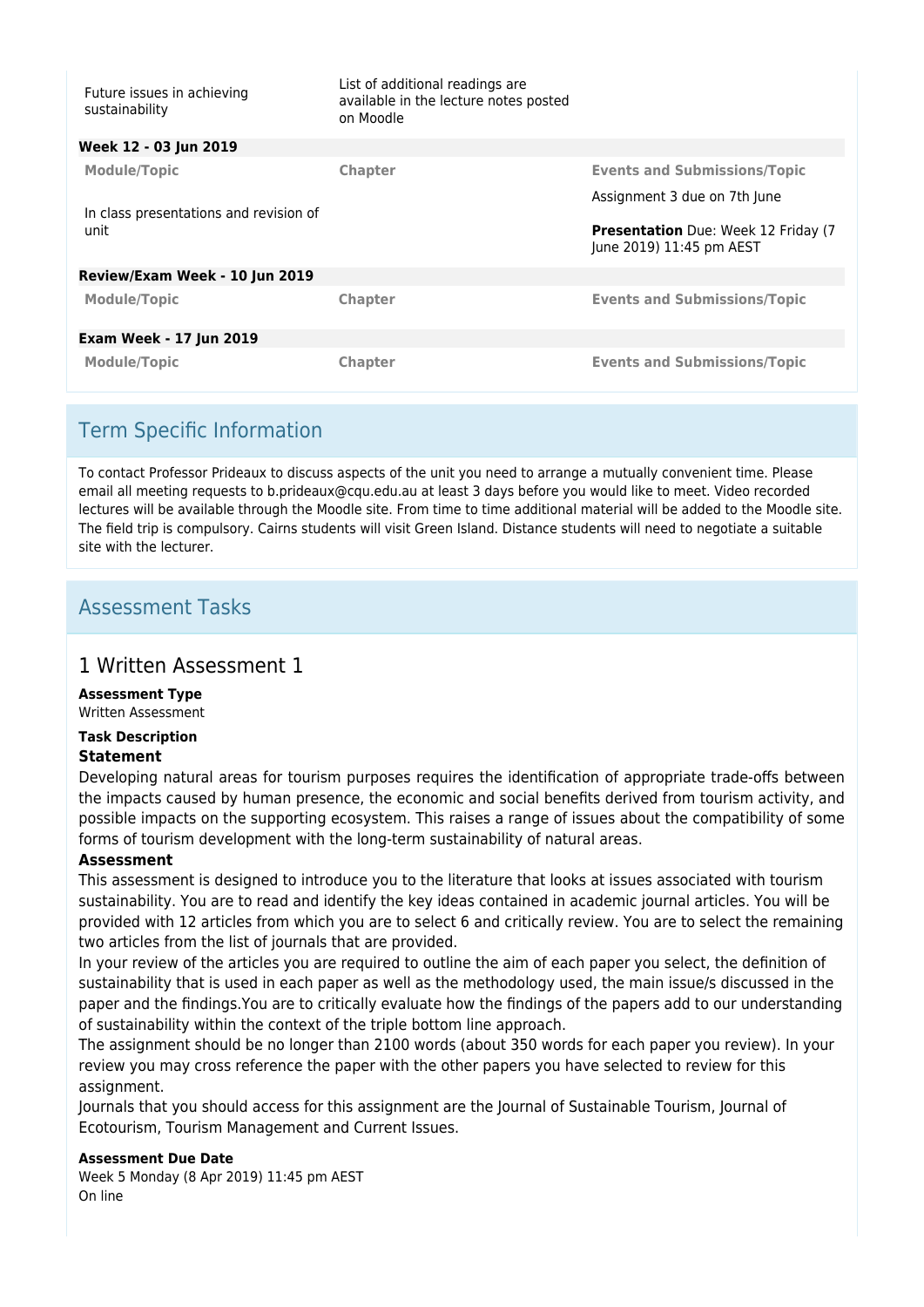### **Return Date to Students**

Week 7 Friday (3 May 2019) On line via Grademark

## **Weighting**

40%

### **Assessment Criteria**

- A marking rubric will be posted on moodle.
	- The assessment criteria are:
		- $\circ$  A clear statement of the aim and methodology used for each paper you reviewed
		- $\circ$  Identified the definition of sustainability that is used in each paper
		- The main issues/s discussed in each paper
		- The findings of each paper
		- You are to evaluate how the findings add to our understanding of sustainability
		- Content development logical flow of ideas being discussed and use of key theoretical concepts to build the argument/s presented
		- Correct use of styles, conventions and adherence to word limitations
		- $\circ$  Syntax and mechanics of writing eg sentence construction, paragraph construction, punctuation and spelling.

#### **Referencing Style**

[American Psychological Association 6th Edition \(APA 6th edition\)](https://sportal.cqu.edu.au/__data/assets/pdf_file/0026/107684/APA_Referencing_Guide-2019.pdf)

### **Submission**

Online

### **Submission Instructions**

On line

#### **Learning Outcomes Assessed**

- Critically review and analyse the concept of sustainable tourism management
- Demonstrate an understanding of theoretical concepts within a triple bottom line approach in a tourism setting
- Review, analyse and synthesise current issues and challenges in implementing sustainable management practises in a range of tourism settings
- Critically evaluate and communicate the importance of each element of the triple bottom line approach to sustainable tourism management in a range of real world settings.

#### **Graduate Attributes**

- Knowledge
- Communication
- Cognitive, technical and creative skills
- Research
- Self-management
- Ethical and Professional Responsibility

## 2 Field Trip Report

#### **Assessment Type**

Practical and Written Assessment

### **Task Description**

### **Statement**

The field trip provides you with an opportunity to evaluate the usefulness of the triple bottom-line approach as a tool to assist in understanding the impacts of tourism activity in a multi-use protected area.

### **Task Description**

Based on your field trip observations, demonstrate how the triple-bottom line approach may be used to evaluate the use of protected areas for tourism activities. In your report highlight any deficiencies that you observe in using the triple bottom line.

1. Prior to the field trip, research the history and current management of the selected protected area and use this information to consider how elements of the triple bottom-line may be applied to ensure the longterm sustainability of the protected area.

2. During the trip look for examples of how the triple bottom-line approach may be or has been applied to either specific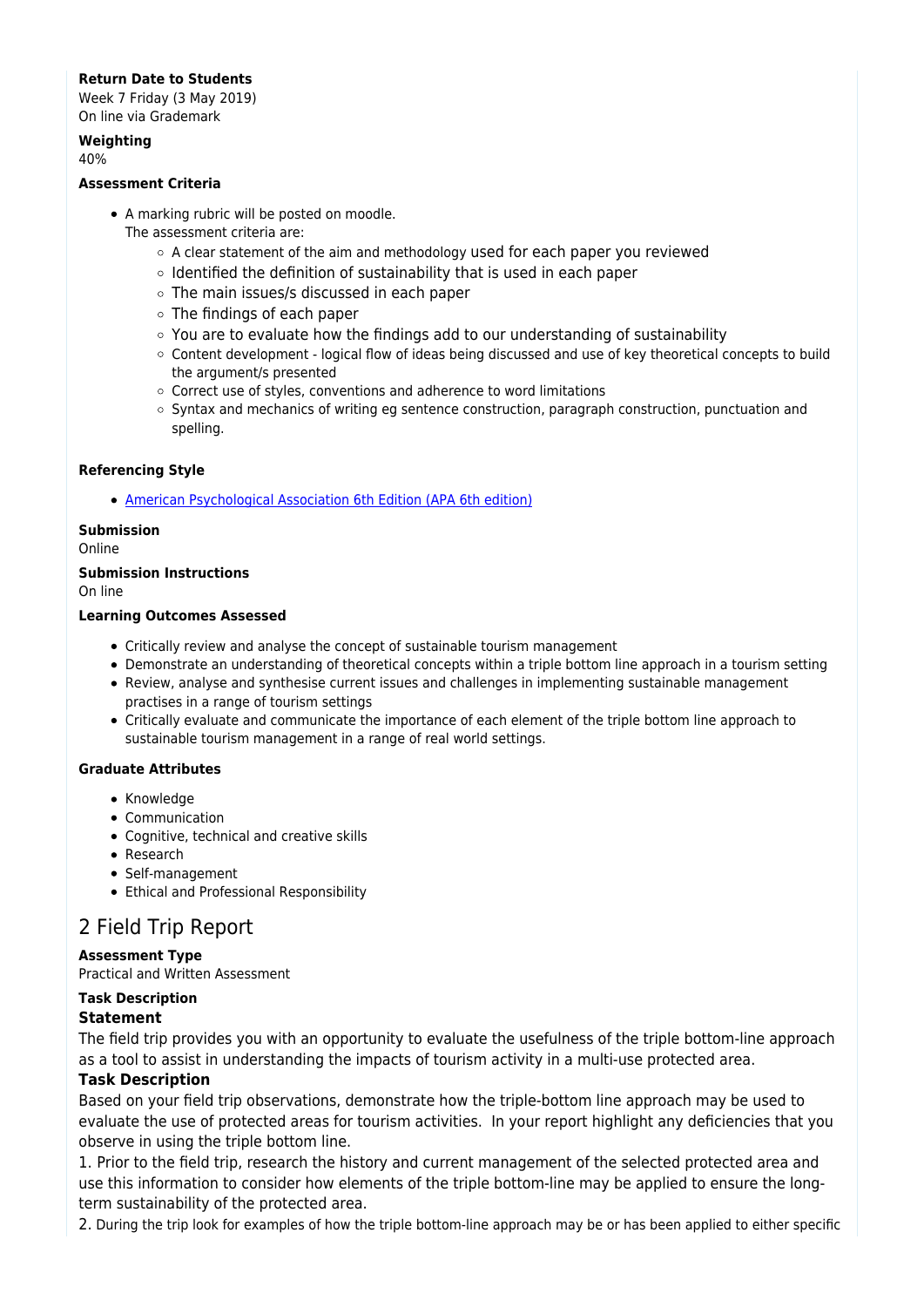parts of the selected protected area or to the whole protected area.

3. Keep a field diary of your observations. It is a good idea to use a camera to take pictures of aspects of the protected area you wish to comment on.

4. Write your results as a report that comments on the success or otherwise of the development of the selected protected area as a sustainable tourism experience, applying the triple bottom-line approach as a framework for your observations.

5. Your report should be no longer than 2000 words (excluding references).

6. You will need to include a minimum of 15 academic references in your report.

### On campus students

Green Island is an example of a world heritage listed natural area that has been transformed into a multi-use tourism resource. The island has four major elements: a public beach and recreation area; a crocodile attraction; a privately managed resort; and a national park. The objective of this field trip is to assess the success or otherwise of the tourism industry that has developed on the island by applying the triple bottomline approach.

### Off-campus students

Off-campus students are to select a multi-use protected area and assess the success or otherwise of the tourism industry that has developed in that area by applying the triple bottom-line approach. You will need to discuss your proposed site with the lecturer prior to the week when the field trip is scheduled. You must gain the lecturer's approval for any site that you select.

### **Assessment Due Date**

Week 10 Friday (24 May 2019) 11:45 pm AEST On line submission

#### **Return Date to Students**

Week 12 Friday (7 June 2019) On Grademark

**Weighting** 40%

### **Assessment Criteria**

A marking rubric will be posted on moodle. The assessment criteria are:

- A clear statement of the aim of the project in the introduction
- Understanding of the ideas underlying the triple bottom-line approach
- Identify deficiences in the use of the triple bottom line approach
- Evidence of having conducted research into the history of the selected protected area
- Evaluation of the tourism sector in the selected protected area using the triple bottom line approach logical flow of ideas being discussed and use of key theoretical concepts to build the argument/s presented
- Use of appropriate literature to support the arguments advanced
- Use of evidence such as websites and photos to support arguments
- Correct use of styles and conventions
- Number and appropriateness of references
- Syntax and mechanics of writing eg sentence construction, paragraph construction, punctuation and spelling and referencing

### **Referencing Style**

[American Psychological Association 6th Edition \(APA 6th edition\)](https://sportal.cqu.edu.au/__data/assets/pdf_file/0026/107684/APA_Referencing_Guide-2019.pdf)

## **Submission**

Online

#### **Submission Instructions**

On line

#### **Learning Outcomes Assessed**

- Review, analyse and synthesise current issues and challenges in implementing sustainable management practises in a range of tourism settings
- Critically evaluate and communicate the importance of each element of the triple bottom line approach to sustainable tourism management in a range of real world settings.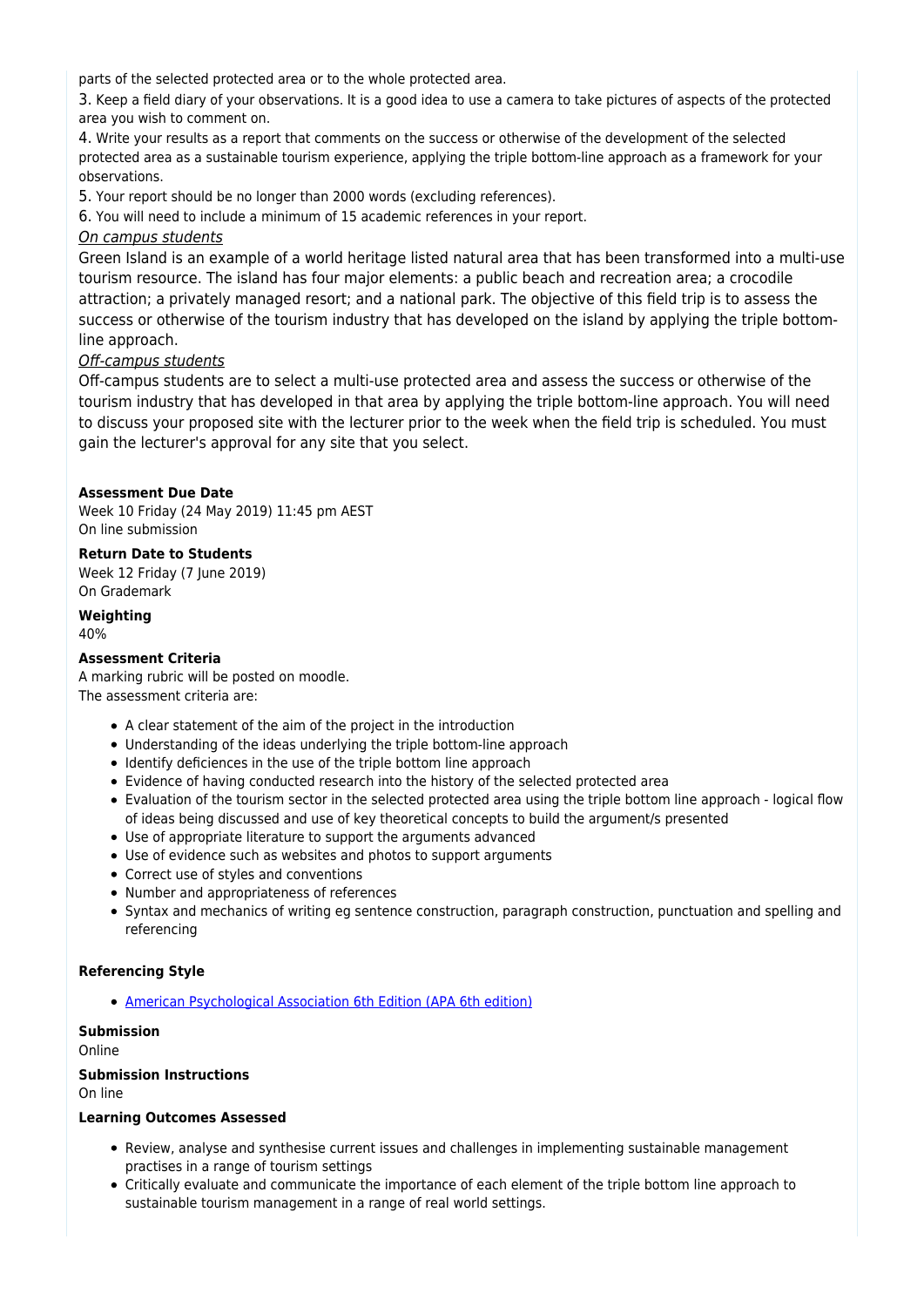#### **Graduate Attributes**

- Knowledge
- Communication
- Cognitive, technical and creative skills
- Research
- Self-management
- Ethical and Professional Responsibility
- Leadership

# 3 Presentation

### **Assessment Type**

Presentation

## **Task Description**

## **Background to presentation topic**

Cairns has developed a strong reputation as a nature-based destination able to provide easy access to the Wet Tropics Rainforests and the Great Barrier Reef. After a period of stagnation the destination experienced a period of rapid growth in visitor numbers before suffering a downturn in 2016. Given the problems caused by coral bleaching events in 2016 and 2017 there are grounds for concern about the long-term sustainability of key natural attractions such as the Great Barrier Reef. It may be argued that the destination needs to look for new experiences that can supplement the existing suite of nature-based experiences.

### **Assignment**

Firstly, identify the major problems likely to be faced by the Cairns tourism industry in the next decade. Based on the emerging problems faced by the destination suggest strategies that could be considered by the Cairns tourism industry to diversify its current suite of nature-based tourism attractions.

You should examine strategies that offer nature-based attractions in new ways as well as other attractions including lifestyle, culture and entertainment, cuisine and events. You have 15 minutes to present and 5 minutes to respond to questions from the audience. You will need to submit your presentation and a list of references you consulted when preparing this presentation.

Distance students will present via zoom.

### **Assessment Due Date**

Week 12 Friday (7 June 2019) 11:45 pm AEST Submit Power Point presentation to the lecturer

### **Return Date to Students**

Review/Exam Week Friday (14 June 2019) Via Grademark

**Weighting**

20%

### **Assessment Criteria**

A marking rubric will be posted on moodle. The assessment criteria are:

- A clear statement of the problems that may arise in the next decade
- A clear statement of the strategies that may be adopted
- Evidence to support the position that is taken in relation to the strategies that you suggest
- Use of appropriate literature to support the arguments advanced (minimum of 15 academic references)
- Correct use of styles and conventions
- Number and appropriateness of references
- Syntax
- Ability to engage audience
- Clarity of voice
- Quality of the visual materials used in the presentation (ie clarity and readability, use of audio visual material such as photos and video clips)

### **Referencing Style**

[American Psychological Association 6th Edition \(APA 6th edition\)](https://sportal.cqu.edu.au/__data/assets/pdf_file/0026/107684/APA_Referencing_Guide-2019.pdf)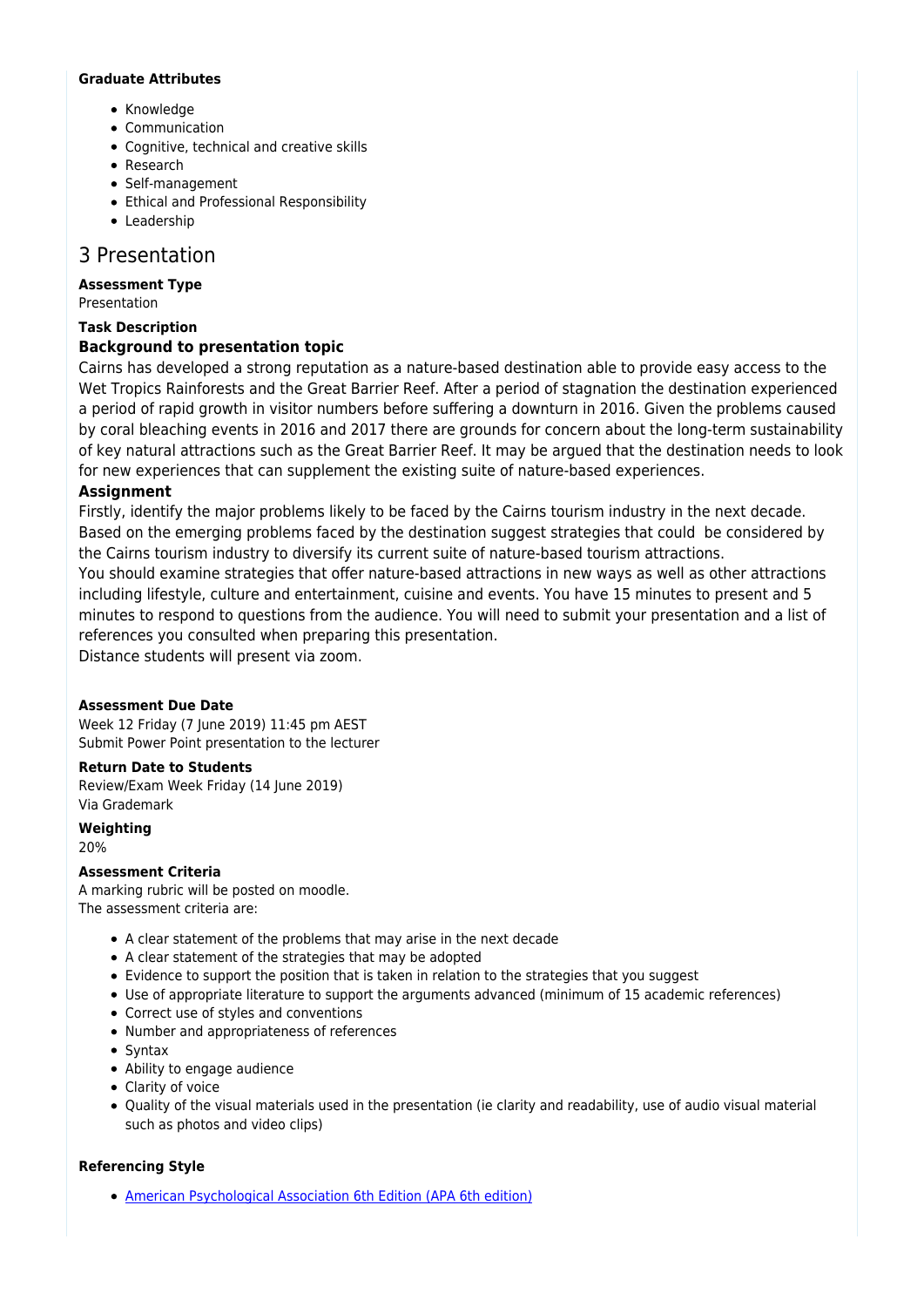#### **Submission**

Online

#### **Learning Outcomes Assessed**

Demonstrate an understanding of theoretical concepts within a triple bottom line approach in a tourism setting

#### **Graduate Attributes**

- Knowledge
- Communication
- Cognitive, technical and creative skills
- Research
- Self-management
- Ethical and Professional Responsibility
- Leadership

# Academic Integrity Statement

As a CQUniversity student you are expected to act honestly in all aspects of your academic work.

Any assessable work undertaken or submitted for review or assessment must be your own work. Assessable work is any type of work you do to meet the assessment requirements in the unit, including draft work submitted for review and feedback and final work to be assessed.

When you use the ideas, words or data of others in your assessment, you must thoroughly and clearly acknowledge the source of this information by using the correct referencing style for your unit. Using others' work without proper acknowledgement may be considered a form of intellectual dishonesty.

Participating honestly, respectfully, responsibly, and fairly in your university study ensures the CQUniversity qualification you earn will be valued as a true indication of your individual academic achievement and will continue to receive the respect and recognition it deserves.

As a student, you are responsible for reading and following CQUniversity's policies, including the **[Student Academic](https://www.cqu.edu.au/policy/sharepoint-document-download?file_uri={BE8380F3-F86D-4C55-AC0D-84A81EAFD6A2}/Student%20Academic%20Integrity%20Policy%20and%20Procedure%20(formerly%20known%20as%20the%20Academic%20Misconduct%20Procedure).pdf) [Integrity Policy and Procedure](https://www.cqu.edu.au/policy/sharepoint-document-download?file_uri={BE8380F3-F86D-4C55-AC0D-84A81EAFD6A2}/Student%20Academic%20Integrity%20Policy%20and%20Procedure%20(formerly%20known%20as%20the%20Academic%20Misconduct%20Procedure).pdf)**. This policy sets out CQUniversity's expectations of you to act with integrity, examples of academic integrity breaches to avoid, the processes used to address alleged breaches of academic integrity, and potential penalties.

#### **What is a breach of academic integrity?**

A breach of academic integrity includes but is not limited to plagiarism, self-plagiarism, collusion, cheating, contract cheating, and academic misconduct. The Student Academic Integrity Policy and Procedure defines what these terms mean and gives examples.

#### **Why is academic integrity important?**

A breach of academic integrity may result in one or more penalties, including suspension or even expulsion from the University. It can also have negative implications for student visas and future enrolment at CQUniversity or elsewhere. Students who engage in contract cheating also risk being blackmailed by contract cheating services.

#### **Where can I get assistance?**

For academic advice and guidance, the [Academic Learning Centre \(ALC\)](https://www.cqu.edu.au/student-life/academic-learning-centre) can support you in becoming confident in completing assessments with integrity and of high standard.

**What can you do to act with integrity?**